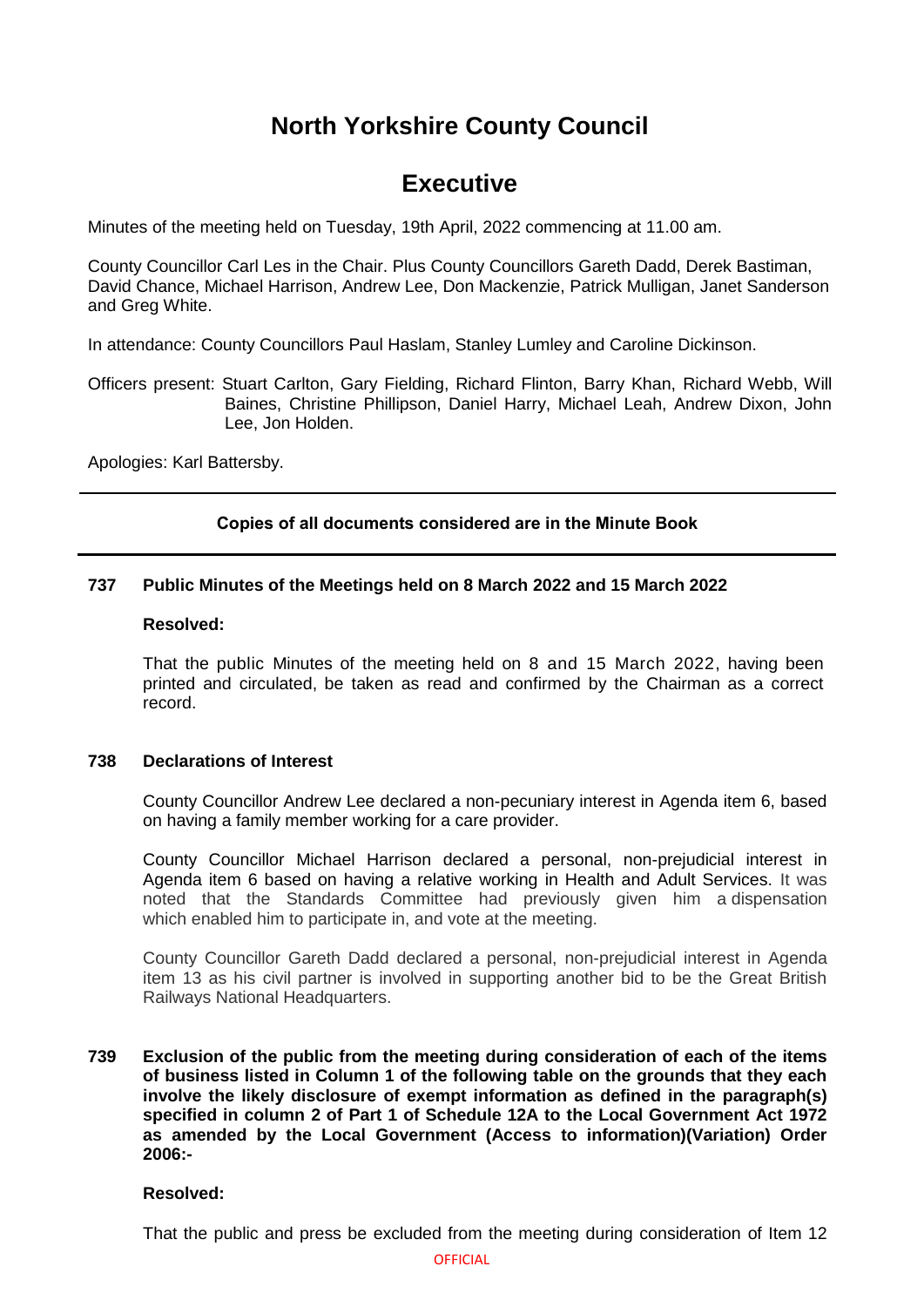on the grounds that this involves the likely disclosure of exempt information as defined in the paragraph specified in column 2 of Part 1 of Schedule 12A to the Local Government Act 1971 as amended by the Local Government (Access to Information)(Variation) Order 2006.

## **740 Public Questions and Statements**

There were no public questions or statements.

## **741 Adult Social Care Charging Reform Trailblazer Scheme**

Considered – A report of the Corporate Director – Health and Adult Services to update the Executive on the opportunity to participate in the Adult Social Care Charging Reform Trailblazer Programme and request approval for early adoption.

County Councillor Michael Harrison presented the report, outlining that the Council had been invited by the Department of Health and Social Care (DHSC) to join a pilot scheme as one of the first five local authorities in the country. The benefits to the County Council of taking part in the Trailblazer programme include being able to trial and influence how the scheme is implemented nationally in the future, and it is hoped that by participating in the pilot, the benefits of the Trailblazer programme for residents could be seen earlier in North Yorkshire ahead of a national roll-out. It was noted that there are risks to participating in the scheme for health and adult social care services, but there are a number of review points scheduled to check on progress.

The Corporate Director – Health and Adult Services added that the five local authorities approached to take part in the pilot were of different economic, geographical and care market characteristics, to see how the Trailblazer programme worked across different sites. It was also noted that review points are scheduled between the Council and the DHSC for the pilot scheme in August and November 2022, with an additional review point also agreed following the May 2022 elections. At any of these points, the Council, or DHSC, could choose to withdraw from the Trailblazer if the financial/service risks are too great or the model is not workable.

County Councillor Andrew Lee expressed his support for the Trailblazer programme, in particular the ability to shape future policy by being involved as part of the pilot scheme.

## **Resolved:** That the Executive:

- i. Approve North Yorkshire County Council's participation in the Trailblazer Programme and
- ii. Delegate authority to the Corporate Director for Health & Adult Services in consultation with Corporate Director Strategic Resources and Executive Members for Health & Adult Services & Finance to consider and exercise any opting out at the appropriate stages should it be deemed appropriate.

## **742 Capital Investment in Schools**

Considered – A report of the Corporate Director – Children and Young People's Service detailing the consultation responses received and seeking approval of the implementation of the consultation draft of the School Estate Strategy.

OFFICIAL County Councillor Patrick Mulligan introduced the report on the outcome of a recent consultation on the Council's approach to good estate management of NYCC maintained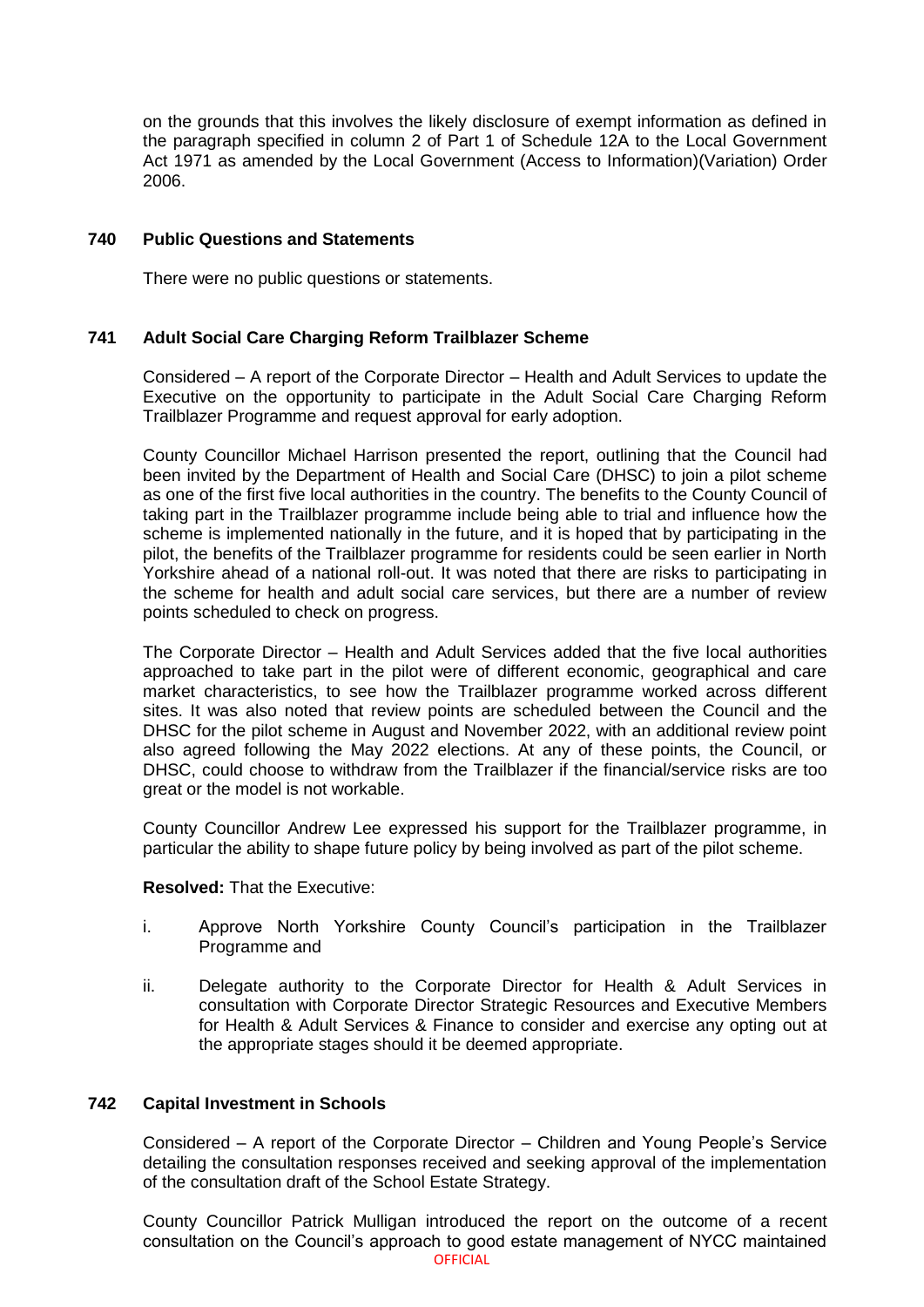schools. A draft School Estate Strategy has been produced to set out how the County Council, working with school leaders and other partners, will manage, maintain and invest in the school estate across the County. The consultation was launched via email to all NYCC Councillors and all schools in the county on 4 February 2022, running for six weeks through to 18 March 2022. By the closing date eleven responses had been received, with the views expressed broadly supportive of the strategy.

Having noted all of the information provided, it was

**Resolved:** Executive note the consultation response and approve that the consultation draft of the Schools Estate Strategy be implemented without amendment.

## **743 Harrogate Grove Road and Woodfield Community Primary Schools**

County Councillor Patrick Mulligan, introduced the report, noting that a lot of work had gone into the proposals that went out for consultation to amalgamate Grove Road and Woodfield Community Primary Schools in Harrogate, following requests from the governing bodies of both schools. On 31 March, members of the governing body of Grove Road Community Primary School decided to withdraw their support for the amalgamation proposal. As a result, officers are recommending that the amalgamation proposals are rejected and will now reflect on the situation over the coming weeks with professional stakeholders.

County Councillor Paul Haslam addressed the meeting, expressing his disappointment at the outcome of the amalgamation proposals, but thanking the officers involved for the work carried out. He noted there is still a lot of work to do, with quick decisions needed to reassure pupils and parents about the future of Woodfield Community Primary School. As Woodfield is an area of deprivation, and having discussed the matter with Andrew Jones MP, it is believed that education is a way out of poverty and requested help to ensure a school remains in the Woodfield area.

In response, Stuart Carlton, Corporate Director for Children and Young People, pledged to work with other key stakeholders, such as the Regional Schools Commissioner, to look at next steps. These discussions were in the early stages at the moment.

Having noted all of the information provided, it was

## **Resolved:**

- i. That having undertaken the required preliminary checks, the four key issues have been satisfied and there can be a determination of the proposals
- ii. The proposal to amalgamate Grove Road and Woodfield Community Primary Schools is rejected, as the proposal is no longer supported by the governing body of Grove Road School.

## **744 Amendments to the Council's Constitution for recommendation to full Council**

Considered - Report of the Assistant Chief Executive (Legal and Democratic Services) to present changes made to the Constitution under delegated powers, for their recommendation to full Council.

**OFFICIAL** County Councillor David Chance introduced the report, detailing the amendments to the Constitution to take into account changes to the legal requirements relating to procurement thresholds and to also reflect the transitional arrangements during Local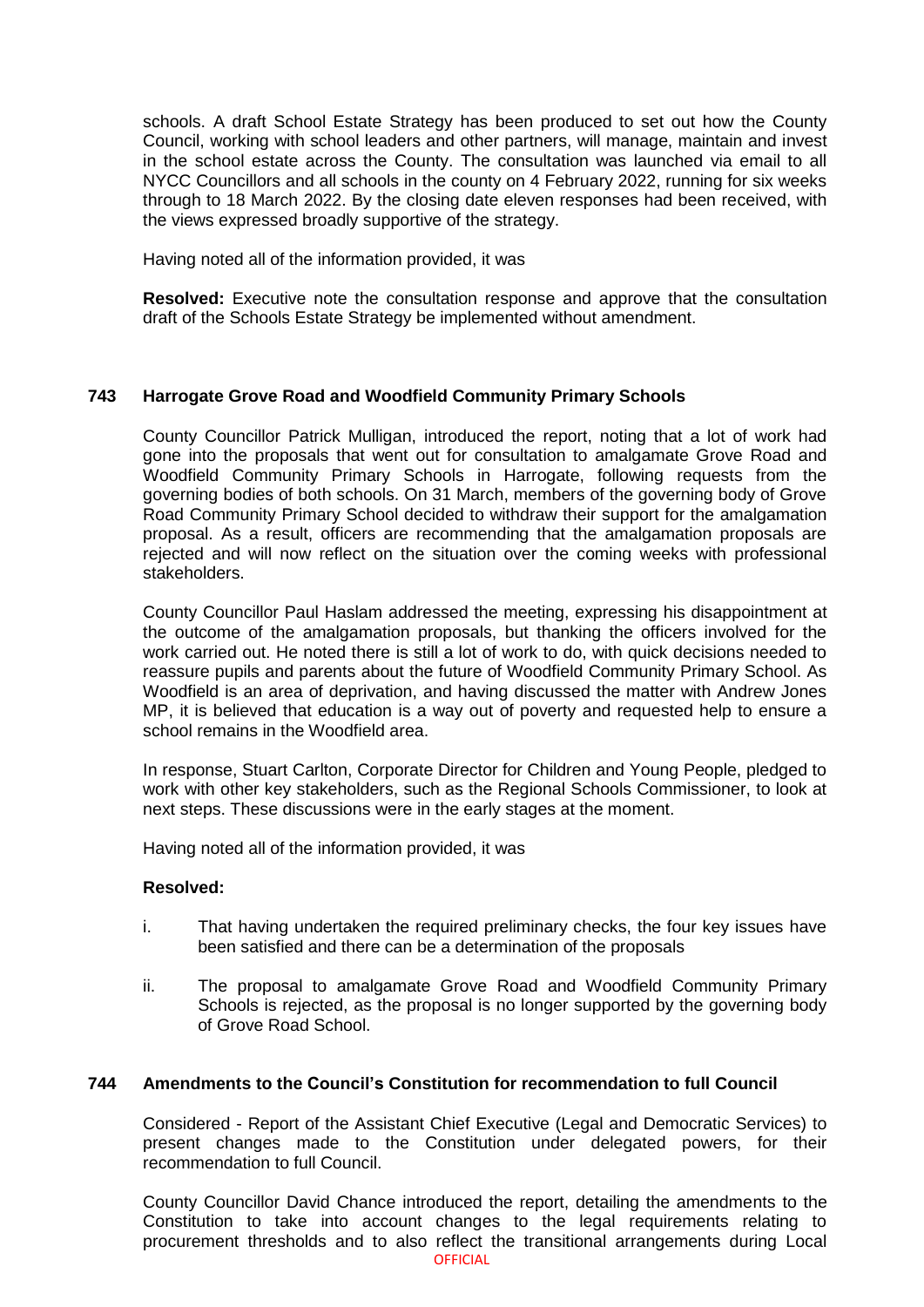Government Reorganisation which currently apply, following the coming into force of the North Yorkshire (Structural Changes Order) 2022.

Taking all of the information provided, it was

#### **Resolved:**

That the amendments to the Constitution set out in the report appendices, made by the Assistant Chief Executive (Legal and Democratic Services) under his delegated powers, be reported back to Full Council.

## **745 Area Constituency Committee Feedback Report**

Considered – A report of the Assistant Chief Executive (Legal & Democratic Services) providing an overview of the key issues considered at the recent meetings of the Area Constituency Committees of Skipton and Ripon, Scarborough & Whitby, Harrogate and Knaresborough and Richmond (Yorks).

County Councillor Don Mackenzie highlighted the discussion at the Richmond (Yorks) Area Constituency Committee relating to the non-collection of litter along the A66. He felt that with the introduction of the new unitary authority from April 2023, this would help solve confusion amongst residents as to who holds responsibility for resolving particular issues.

County Councillor Gareth Dadd added that the litter discussion at the Area Constituency Committee had shown him the different service levels and outcomes achieved across the different district and borough councils in the county.

County Councillor Carl Les noted that all members of the Executive had attended Area Constituency Committees and found them to provide invaluable feedback. He thanked all of the Area Constituency Committee Chairs for their work and hoped that the new Council can continue in the same vein.

**Resolved:** That the report be noted.

That co-ordination be provided initially to generate a response to the situation alongside the A66, as a matter of urgency and the development of a countywide strategy in respect of this matter.

## **746 Forward Plan**

Considered –

The Forward Plan for the period 4 April 2022 to 30 April 2023 was presented.

**Resolved:** That the Forward Plan be noted.

## **747 Private Minute from meeting held on 15 March 2022**

## **Resolved:**

That the private Minute from the meeting of the Executive held on 15 March 2022, having been printed and circulated, be taken as read and confirmed, and signed by the Chairman as a correct record.